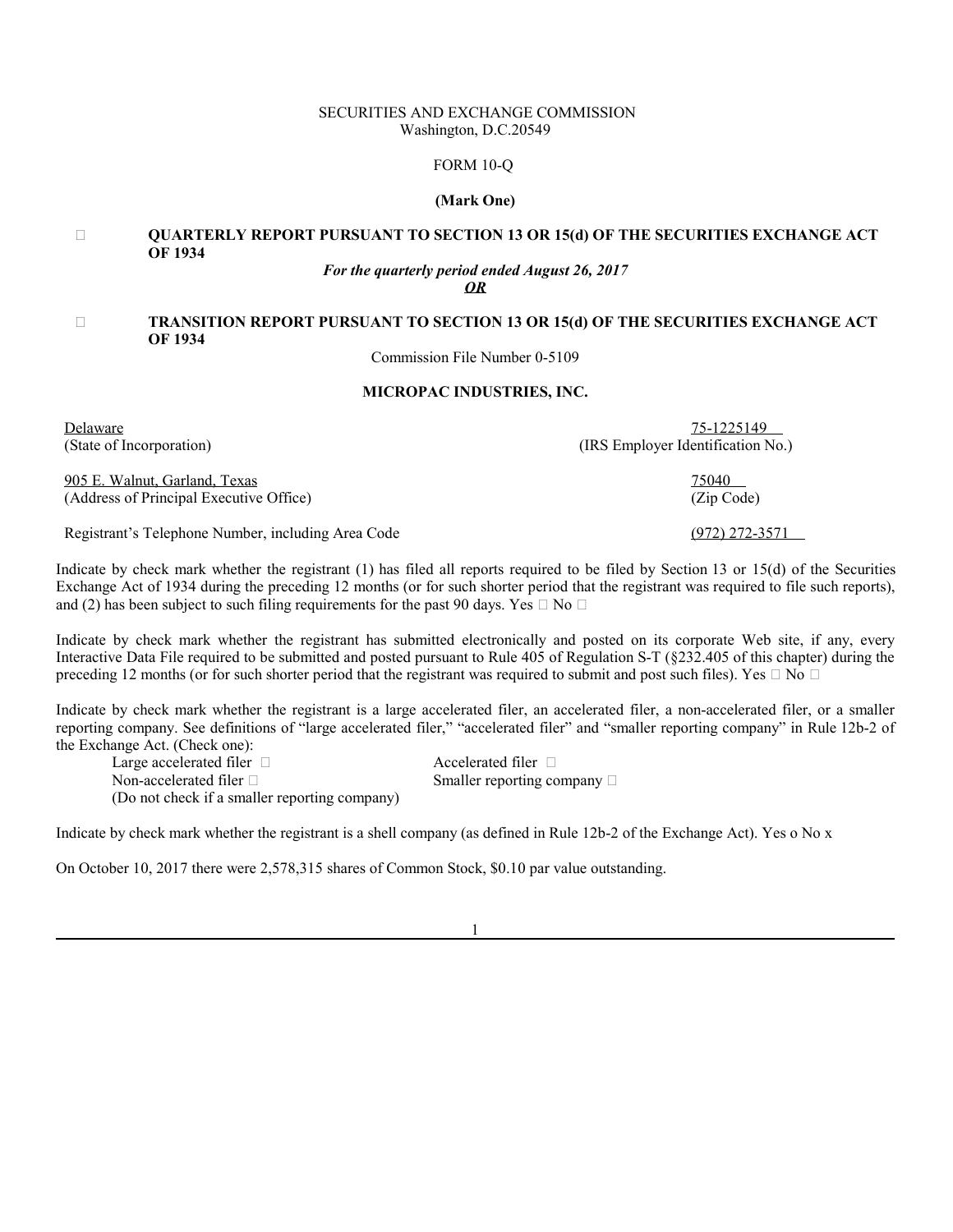# **MICROPAC INDUSTRIES, INC.**

# **FORM 10-Q**

**August 26, 2017**

INDEX

# **PART I -FINANCIAL INFORMATION**

ITEM 1 - FINANCIAL STATEMENTS

Condensed Balance Sheets as of August 26, 2017 (unaudited) and November 30, 2016 Condensed Statements of Operations for the three and nine months ended August 26, 2017 and August 27, 2016 (unaudited) Condensed Statements of Cash Flows for the nine months ended August 26, 2017 and August 27, 2016 (unaudited) Notes to Condensed Financial Statements (unaudited)

ITEM 2 - MANAGEMENT'S DISCUSSION AND ANALYSIS OF FINANCIAL CONDITION AND RESULTS OF OPERATIONS

ITEM 3 - QUANTITATIVE AND QUALITATIVE DISCLOSURES ABOUT MARKET RISK

ITEM 4 - CONTROLS AND PROCEDURES

# **PART II-OTHER INFORMATION**

ITEM 1 - LEGAL PROCEEDINGS

ITEM 1A -RISK FACTORS

ITEM 2 - UNREGISTERED SALES OF EQUITY SECURITIES AND USE OF PROCEEDS

ITEM 3 - DEFAULTS UPON SENIOR SECURITIES

ITEM 4 - MINE SAFETY DISCLOSURE

ITEM 5 - OTHER INFORMATION

ITEM 6 - EXHIBITS

**SIGNATURES**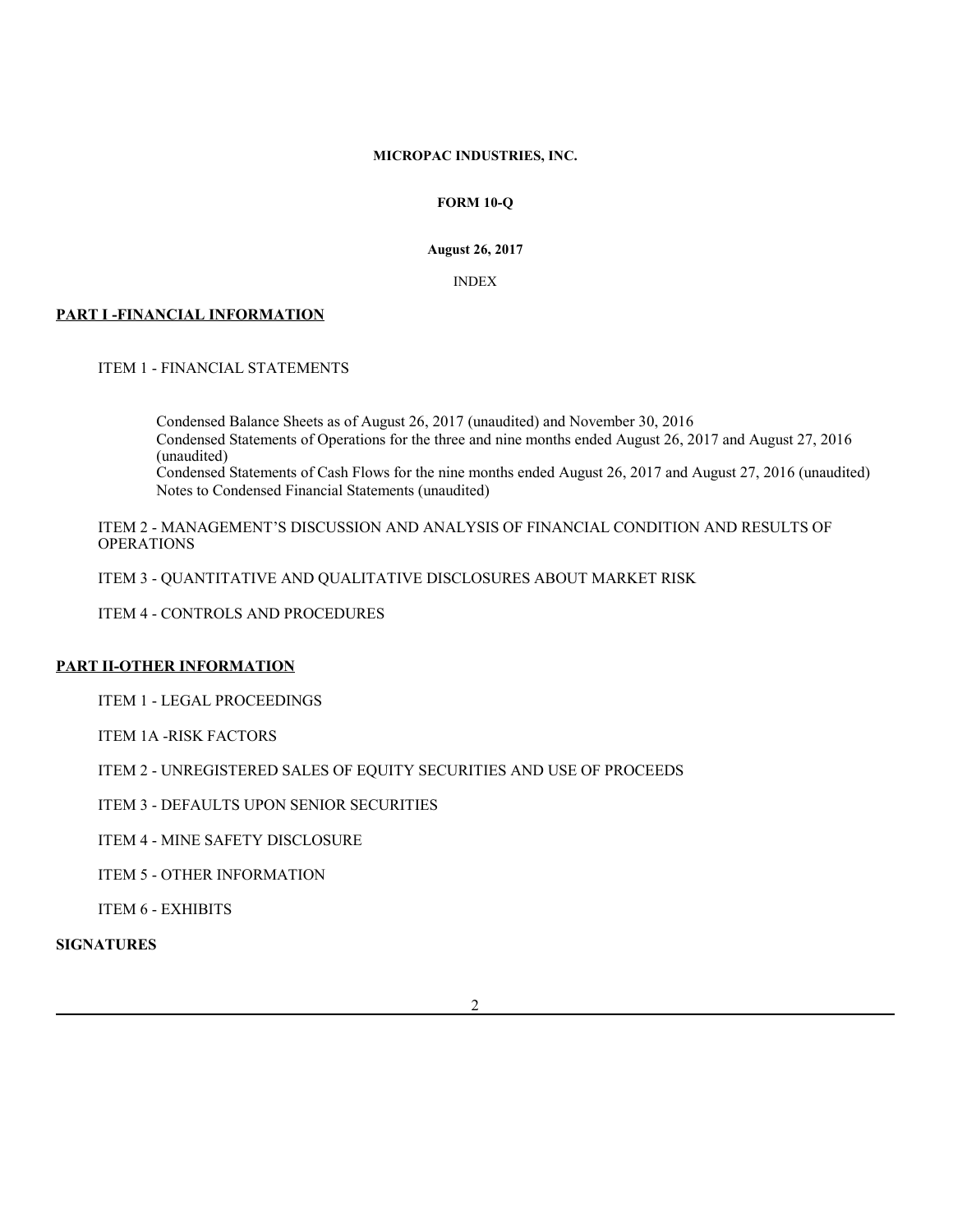# **PART I - FINANCIAL INFORMATION**

# **ITEM 1. FINANCIAL STATEMENTS**

#### **MICROPAC INDUSTRIES, INC. CONDENSED BALANCE SHEETS**

(Dollars in thousands, except share data)

| (Donars in thousanus, except share data)<br><b>ASSETS</b> |             |             |             |          |
|-----------------------------------------------------------|-------------|-------------|-------------|----------|
| <b>CURRENT ASSETS</b>                                     |             | 08/26/17    | 11/30/16    |          |
|                                                           |             | (Unaudited) |             |          |
|                                                           |             |             |             |          |
| Cash and cash equivalents                                 | $\mathbf S$ | 10,397      | $\mathbf S$ | 10.012   |
| Short-term investments                                    |             | 2,025       |             | 2,014    |
| Receivables, net of allowance for doubtful accounts of    |             |             |             |          |
| \$0 at August 26, 2017 and November 30, 2016              |             | 1,987       |             | 2,177    |
| Inventories:                                              |             |             |             |          |
| Raw materials and supplies                                |             | 3,785       |             | 4,179    |
| Work-in process                                           |             | 2,829       |             | 3,438    |
| Total inventories                                         |             | 6,614       |             | 7,617    |
| Prepaid income tax                                        |             | 434         |             | 521      |
| Prepaid expenses and other assets                         |             | 260         |             | 152      |
| Total current assets                                      |             | 21,717      |             | 22,493   |
|                                                           |             |             |             |          |
| PROPERTY, PLANT AND EQUIPMENT, at cost:                   |             |             |             |          |
| Land                                                      |             | 80          |             | 80       |
| <b>Buildings</b>                                          |             | 498         |             | 498      |
| Facility improvements                                     |             | 1,109       |             | 1,109    |
| Furniture and fixtures                                    |             | 939         |             | 669      |
| Construction in process equipment                         |             | 441         |             | 401      |
| Machinery and equipment                                   |             | 8,663       |             | 8,565    |
| Total property, plant, and equipment                      |             | 11,729      |             | 11,322   |
| Less accumulated depreciation                             |             | (9,353)     |             | (9, 136) |
| Net property, plant, and equipment                        |             | 2,376       |             | 2.186    |
|                                                           |             |             |             |          |
| Deferred income taxes                                     |             | 267         |             | 273      |
| Total assets                                              | \$          | 24,360      | \$          | 24,952   |
|                                                           |             |             |             |          |
| <b>LIABILITIES AND SHAREHOLDERS' EQUITY</b>               |             |             |             |          |
| <b>CURRENT LIABILITIES:</b>                               |             |             |             |          |
| Accounts payable                                          | $\mathbf S$ | 458         | $\mathbf S$ | 612      |
| Accrued compensation                                      |             | 510         |             | 454      |
| Deferred revenue                                          |             | 423         |             | 1,282    |
| Property taxes                                            |             | 61          |             | 94       |
| Other accrued liabilities                                 |             | 76          |             | 98       |
| Total current liabilities                                 |             | 1,528       |             | 2,540    |
|                                                           |             |             |             |          |
| <b>SHAREHOLDERS' EQUITY</b>                               |             |             |             |          |
| Common stock, \$.10 par value, authorized 10,000,000      |             |             |             |          |
| shares, 3,078,315 issued and 2,578,315 outstanding at     |             |             |             |          |
| August 26, 2017 and November 30, 2016                     |             | 308         |             | 308      |
| Additional paid-in capital                                |             | 885         |             | 885      |
| Treasury stock, 500,000 shares, at cost                   |             | (1,250)     |             | (1,250)  |
| Retained earnings                                         |             | 22,889      |             | 22,469   |
|                                                           |             |             |             |          |
| Total shareholders' equity                                |             | 22,832      |             | 22,412   |
| Total liabilities and shareholders' equity                | \$          | 24,360      | \$          | 24,952   |

See accompanying notes to financial statements.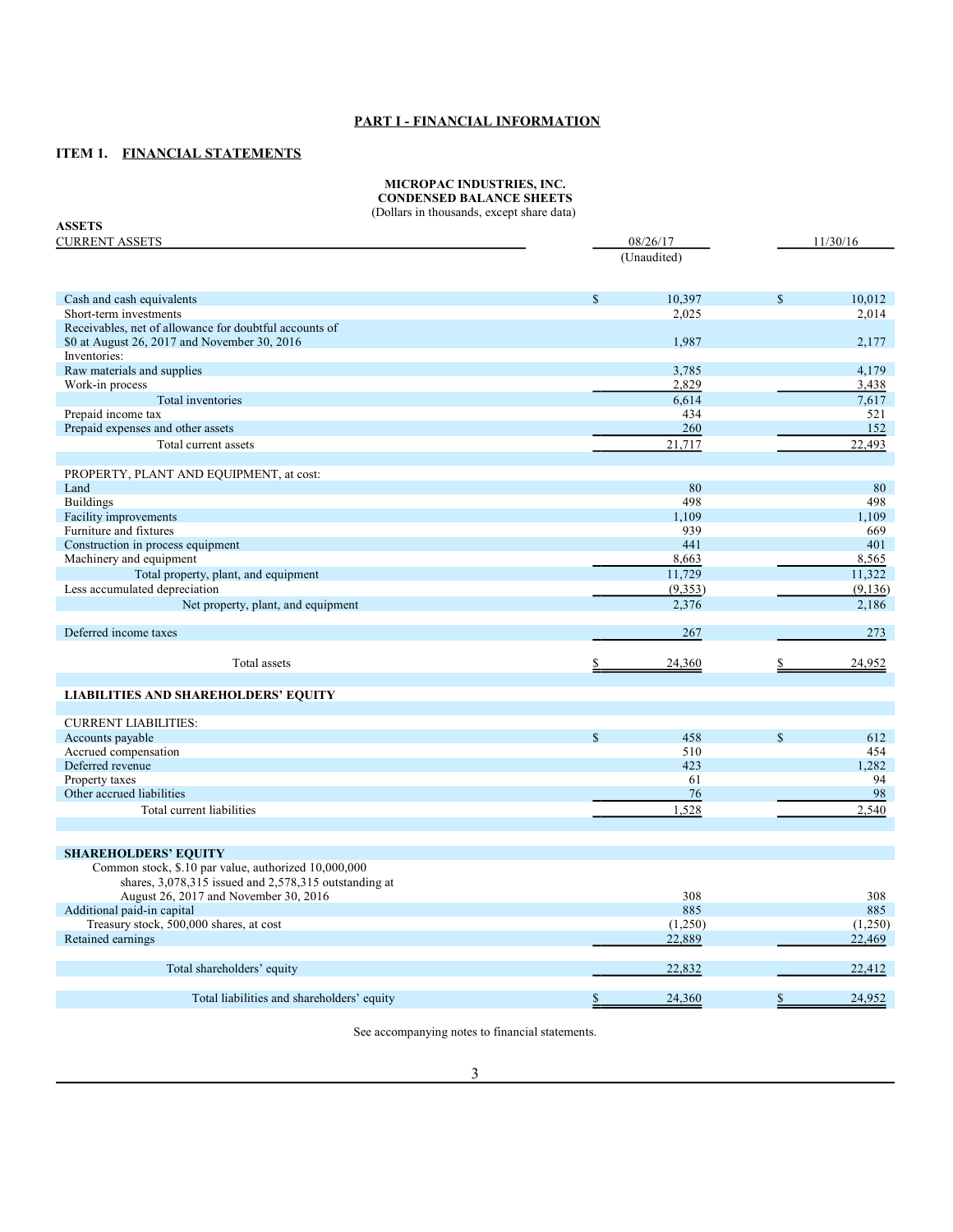### **MICROPAC INDUSTRIES, INC. CONDENSED STATEMENTS OF OPERATIONS** (Dollars in thousands except share data)

(Unaudited)

|                                                          |                    | Three months ended |              |           |             | Nine months ended |    |           |
|----------------------------------------------------------|--------------------|--------------------|--------------|-----------|-------------|-------------------|----|-----------|
|                                                          |                    | 08/26/17           |              | 08/27/16  |             | 08/26/17          |    | 08/27/16  |
| <b>NET SALES</b>                                         | $\mathbf{\hat{S}}$ | 4,717              | $\mathbb{S}$ | 3,804     | $\mathbf S$ | 13,591            | \$ | 13,120    |
| <b>COST AND EXPENSES:</b>                                |                    |                    |              |           |             |                   |    |           |
| Cost of goods sold                                       |                    | (2,952)            |              | (2,697)   |             | (8,526)           |    | (8,779)   |
| Research and development                                 |                    | (413)              |              | (359)     |             | (1,305)           |    | (907)     |
| Selling, general & administrative expenses               |                    | (1,034)            |              | (970)     |             | (3,006)           |    | (3,060)   |
| Total cost and expenses                                  |                    | (4,399)            |              | (4,026)   |             | (12, 837)         |    | (12,746)  |
| <b>OPERATING INCOME (LOSS)</b>                           |                    | 318                |              | (222)     |             | 754               |    | 374       |
| Other income                                             |                    | 19                 |              | 16        |             | 23                |    | 22        |
| Interest income (expense), net                           |                    | $\,8\,$            |              | (1)       |             | 10                |    | (1)       |
| <b>INCOME (LOSS) BEFORE TAXES</b>                        | \$                 | 345                | $\mathbb{S}$ | (207)     | \$          | 787               | \$ | 395       |
| Benefit (provision) for taxes                            |                    | 32                 |              | 66        |             | (109)             |    | (126)     |
| <b>NET INCOME (LOSS)</b>                                 | \$                 | 377                |              | (141)     |             | 678               | \$ | 269       |
| NET INCOME (LOSS) PER SHARE, BASIC AND<br><b>DILUTED</b> | \$                 | 0.15               | \$           | (0.05)    | \$          | 0.26              | \$ | 0.10      |
| <b>DIVIDENDS PER SHARE</b>                               | \$                 |                    | \$           |           | \$          | 0.10              | \$ | 0.10      |
| WEIGHTED AVERAGE OF SHARES, basic and diluted            |                    | 2,578,315          |              | 2,578,315 |             | 2,578,315         |    | 2,578,315 |

See accompanying notes to financial statements.

4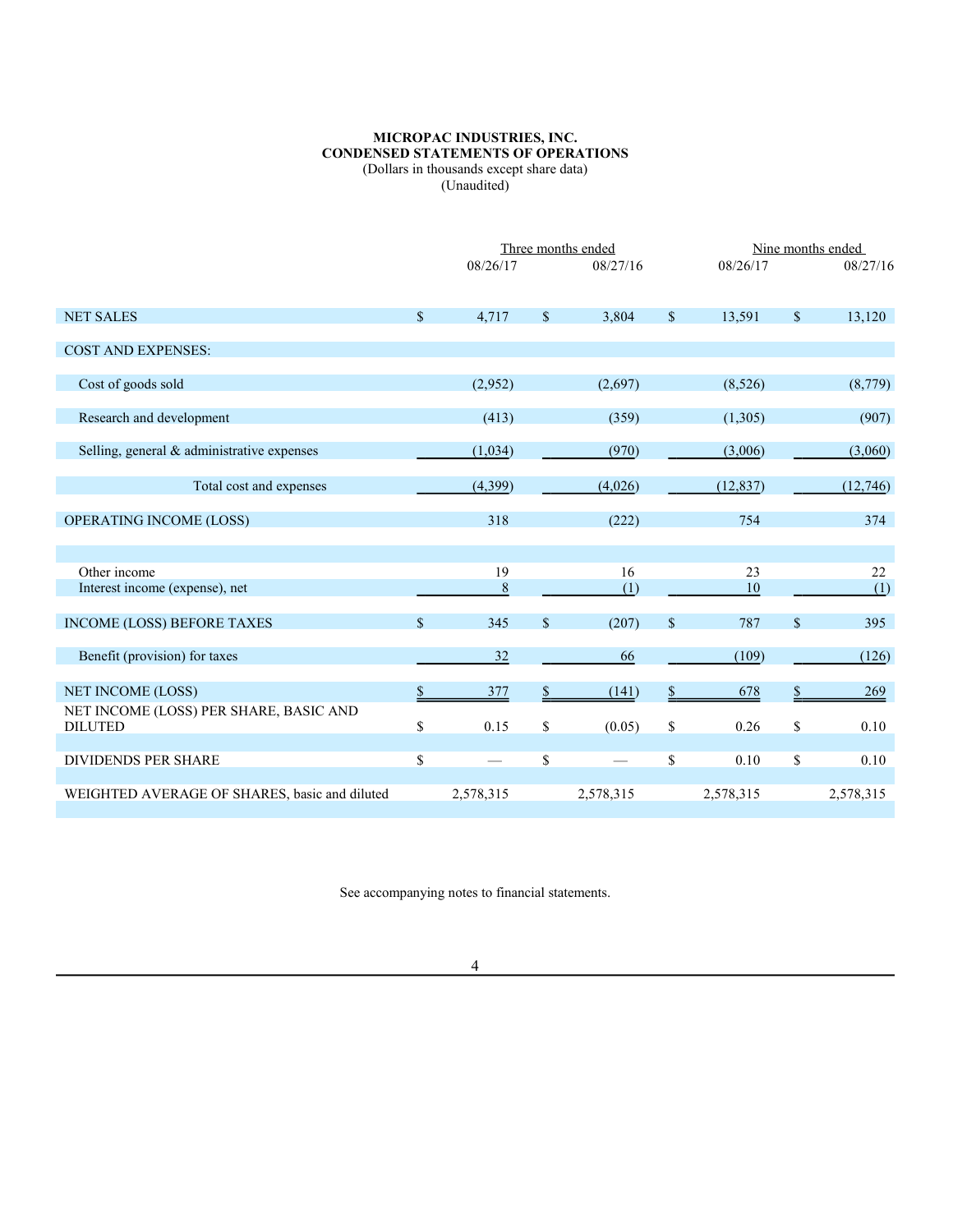### **MICROPAC INDUSTRIES, INC. CONDENSED STATEMENTS OF CASH FLOWS** (Dollars in thousands) (Unaudited)

|                                                      | Nine months ended |                    |         |
|------------------------------------------------------|-------------------|--------------------|---------|
|                                                      | 8/26/17           |                    | 8/27/16 |
| CASH FLOWS FROM OPERATING ACTIVITIES:                |                   |                    |         |
| Net income                                           | \$<br>678         | $\mathbf{\hat{S}}$ | 269     |
| Adjustments to reconcile net income to               |                   |                    |         |
| net cash provided by (used in) operating activities: |                   |                    |         |
| Depreciation                                         | 217               |                    | 218     |
| Deferred tax expense                                 | 6                 |                    | 165     |
| Changes in certain current assets and liabilities    |                   |                    |         |
| Accounts receivable                                  | 190               |                    | 558     |
| Inventories                                          | 1,003             |                    | (429)   |
| Prepaid expenses and other current assets            | (108)             |                    | (16)    |
| Prepaid income taxes                                 | 87                |                    | (284)   |
| Deferred revenue                                     | (859)             |                    | (1,292) |
| Accounts payable                                     | (154)             |                    | 392     |
| Accrued compensation                                 | 56                |                    | (164)   |
| Other accrued liabilities                            | (55)              |                    | (105)   |
| Income taxes payable                                 |                   |                    | (47)    |
| Net cash provided by (used in) operating activities  | 1,061             |                    | (735)   |
| CASH FLOWS FROM INVESTING ACTIVITIES:                |                   |                    |         |
| Sale of short term investments                       | 4.036             |                    | 4.014   |
| Purchase of short term investments                   | (4,047)           |                    | (4,021) |
| Additions to property, plant and equipment           | (407)             |                    | (203)   |
| Net cash used in investing activities                | (418)             |                    | (210)   |
| CASH FLOWS FROM FINANCING ACTIVITIES                 |                   |                    |         |
| Cash dividend                                        | (258)             |                    | (258)   |
| Net cash used in financing activities                | (258)             |                    | (258)   |
| Net change in cash and cash equivalents              | 385               |                    | (1,203) |
| Cash and cash equivalents at beginning of period     | 10,012            |                    | 12,651  |
| Cash and cash equivalents at end of period           | 10,397            |                    | 11,448  |
| Supplemental Cash Flow Disclosure:                   |                   |                    |         |
|                                                      |                   |                    |         |
| Cash paid for income taxes                           | 17                |                    | 350     |

See accompanying notes to financial statements.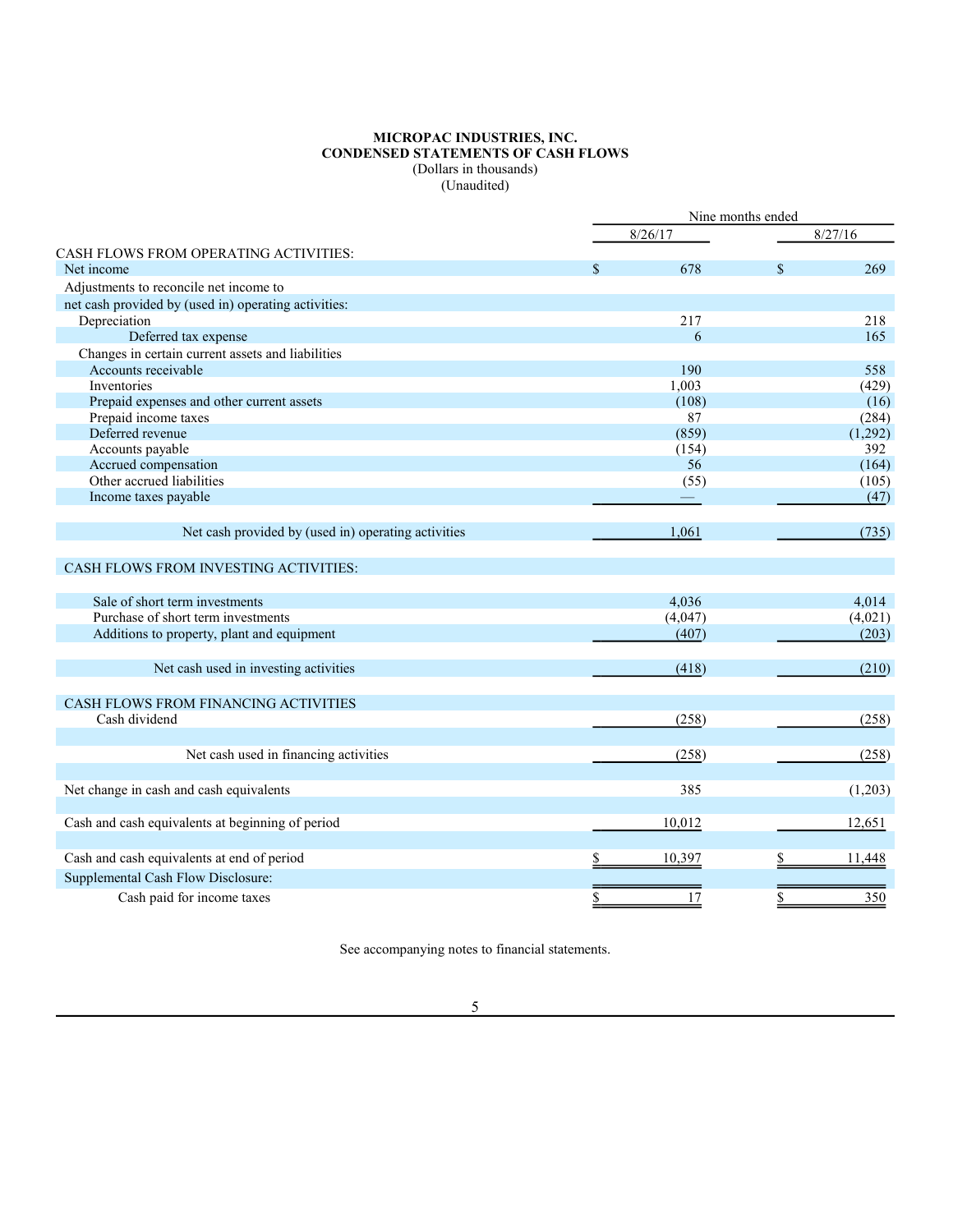#### **MICROPAC INDUSTRIES, INC. NOTES TO CONDENSED FINANCIAL STATEMENTS** (Unaudited)

#### **Note 1 BASIS OF PRESENTATION**

#### **Business Description**

Micropac Industries, Inc. (the "Company"), a Delaware corporation, manufactures and distributes various types of hybrid microelectronic circuits, solid state relays, power controllers, and optoelectronic components and assemblies. The Company's products are used as components in a broad range of military, space and industrial systems, including aircraft instrumentation and navigation systems, power supplies, electronic controls, computers, medical devices, and high-temperature (200°C) products.

In the opinion of management, the unaudited condensed financial statements include all adjustments (consisting of only normal, recurring adjustments) necessary to present fairly the financial position as of August 26, 2017, the results of operations for the three months and nine months ended August 26, 2017 and August 27, 2016, and the cash flows for the nine months ended August 26, 2017 and August 27, 2016. The unaudited condensed financial statements are prepared on a basis substantially consistent with those audited for the year ended November 30, 2016. Certain information and footnote disclosures normally included in financial statements prepared in accordance with generally accepted accounting principles in the United States have been condensed or omitted pursuant to the rules and regulations promulgated by the Securities and Exchange Commission. The Company's fiscal year ends on the last day of November. The quarterly results end on the last Saturday of the quarter.

It is suggested that these financial statements be read in conjunction with the November 30, 2016 Form 10-K filed with the SEC, including the audited financial statements and the accompanying notes thereto.

### **Note 2 SIGNIFICANT ACCOUNTING POLICIES**

#### **Use of Estimates**

The preparation of financial statements in conformity with U.S. generally accepted accounting principles requires management to make estimates and assumptions that affect the reported amounts of assets and liabilities and disclosure of contingent assets and liabilities at the date of the financial statements and the reported amounts of sales and expenses during the reporting period. Actual results could differ from those estimates.

#### **Revenue Recognition**

Sales are recorded as shipments are made based upon contract prices. Any losses anticipated on fixed price contracts are provided for currently. Sales are recorded net of sales returns, allowances and discounts.

The Company recognizes sales when four basic criteria are met: (1) persuasive evidence of an arrangement exists; (2) shipment has occurred or services have been rendered; (3) the fee is fixed and determinable; and (4) collectability is reasonably assured.

Deferred revenue represents prepayments from customers and will be recognized as sales when the products are shipped per the terms of the contract.

# **Short-Term Investments**

The Company has \$2,025,000 in short term investments at August 26, 2017. Short-term investments consist of certificates of deposits with initial maturities greater than 90 days. These investments are reported at historical cost, which approximates fair value. All highly liquid investments with initial maturities of 90 days or less are classified as cash equivalents. All short-term investments are securities which the Company has the ability and intent to hold to maturity and mature within one year.

### **Inventories**

Inventories are stated at lower of cost or market value and include material, labor and manufacturing overhead. All inventories are valued using the FIFO (first-in, first-out) method of inventory valuation. The Company determines the need to write inventory down below its cost via an analysis based on the usage of inventory over a three year period and projected usage based on current backlog.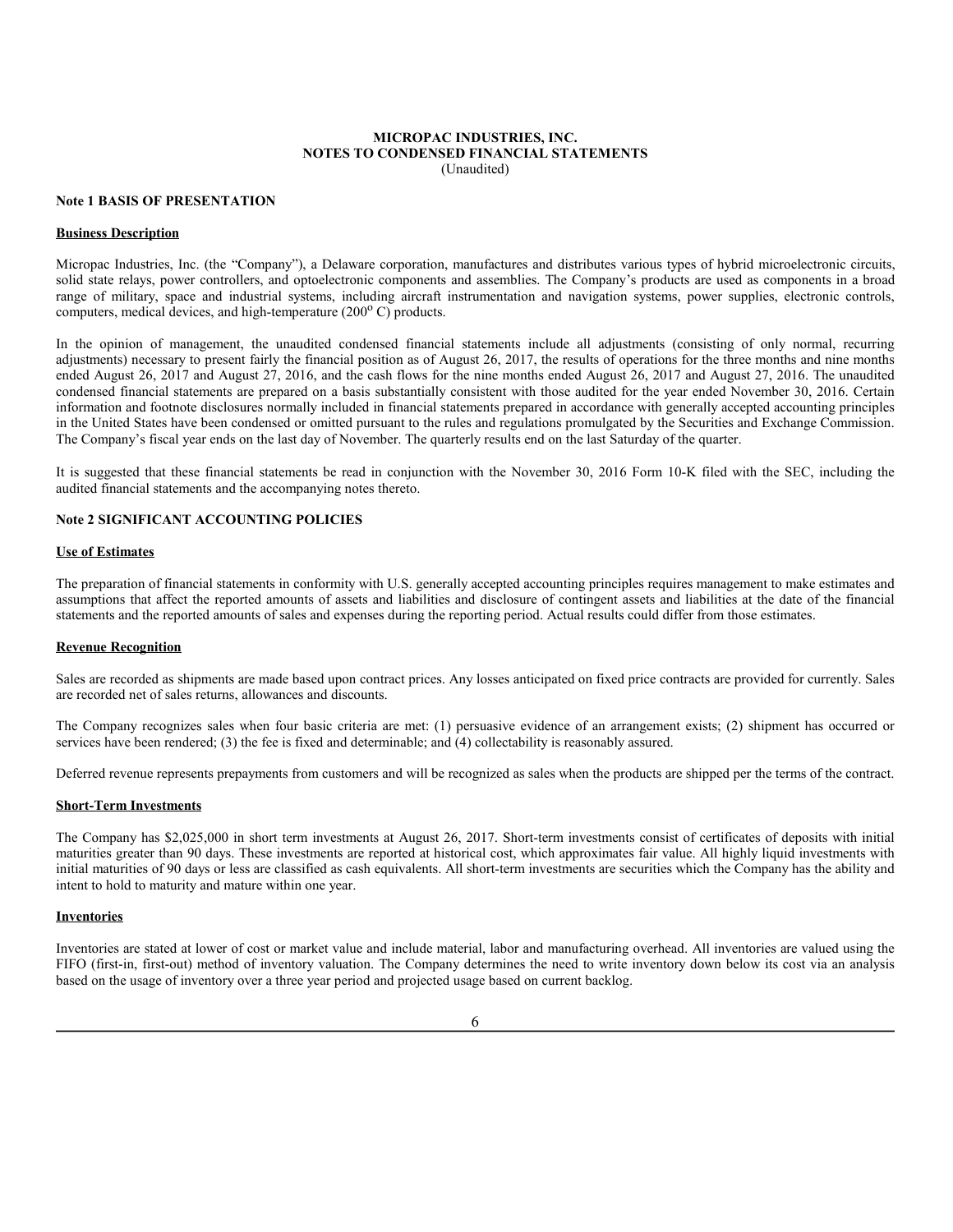### **Income Taxes**

The Company accounts for income taxes using the asset and liability method. Under this method the Company records deferred income taxes for the temporary differences between the financial reporting basis and the tax basis of assets and liabilities at enacted tax rates expected to be in effect when such amounts are realized or settled. The resulting deferred tax liabilities and assets are adjusted to reflect changes in tax law or rates in the period that includes the enactment date.

The Company follows the guidance of Accounting Standards Codification ("ASC") Topic 740, Accounting for Uncertainty in Income Taxes. ASC Topic 740 prescribes a more-likely-than-not measurement methodology to reflect the financial statement impact of uncertain tax positions taken or expected to be taken in a tax return.

Income tax expense attributable to income from operations for 2017 differed from the amount computed by applying the U.S. federal income tax rate of 34% to income before income taxes primarily as a result of federal R&D tax credits.

### **Property, Plant, and Equipment**

Property, plant, and equipment are carried at cost, and depreciation is provided using the straight-line method at rates based upon the following estimated useful lives (in years) of the assets:

| <b>Buildings</b>        |          |
|-------------------------|----------|
| Facility improvements   | $8 - 15$ |
| Machinery and equipment | $5-10$   |
| Furniture and fixtures  | 5-8      |

The Company assesses long-lived assets for when events or circumstances indicate that an asset may be impaired. The estimated future undiscounted cash flows associated with the asset are compared to the asset's net book value to determine if a write down to market value less cost to sell is required.

Repairs and maintenance are expensed as incurred. Improvements which extend the useful life of property, plant, and equipment are capitalized.

#### **Research and Development Costs**

Costs for the design and development of new products and processes are expensed as incurred.

# **Note 3 NEW ACCOUNTING PRONOUNCEMENTS**

On May 28, 2014, the FASB issued ASU No. 2014-09, *Revenue from Contracts with Customers*, which requires an entity to recognize the amount of revenue to which it expects to be entitled for the transfer of promised goods and services to customers. The ASU will replace most existing revenue recognition guidance in U.S. GAAP when it becomes effective. The standard permits the use of either the retrospective or cumulative effect transition method. The Company is evaluating the effect that ASU 2014-09 will have on its consolidated financial statements and related disclosures. On July 9, 2015, the FASB agreed to defer the effective date to annual reporting periods beginning after December 15, 2017 and the interim periods within that year. The Company has not yet selected a transition method nor has it determined the effect of the standard on its ongoing financial reporting. The standard will be effective for the Company for fiscal year November 30, 2019.

In November 2015, the FASB issued ASU No. 2015-17, *Income Taxes (Topic 740): Balance Sheet Classification of Deferred Taxes*. The ASU requires entities to classify deferred tax liabilities and assets as noncurrent in a classified statement of financial position. This ASU is effective for fiscal years beginning after December 15, 2016, and interim periods within those annual periods. Early adoption is permitted for all entities as of the beginning of an interim or annual reporting period. We early adopted this guidance as of December 1, 2016. Our adoption of this guidance did not have a material impact on our consolidated financial statements. We reclassified \$417 thousand of noncurrent deferred tax liability from noncurrent liability to reduce the carrying value of deferred tax assets as of November 30, 2016 to conform to current financial statement presentation.

In July 2015, the FASB issued ASU No. 2015-11, *Inventory (Topic 330): Simplifying the Measurement of Inventory*. This ASU does not apply to inventory that is measured using last-in, first-out (LIFO) or the retail inventory method. The amendments apply to all other inventory, which includes inventory that is measured using first-in, first-out (FIFO) or average cost. This ASU eliminates from GAAP the requirement to measure inventory at the lower of cost or market. Market under the previous requirement could be replacement cost, net realizable value, or net realizable value less an approximately normal profit margin. Entities within scope of this update will now be required to measure inventory at the lower of cost and net realizable value. Net realizable value is the estimated selling prices in the ordinary course of business, less reasonably predictable costs of completion, disposal, and transportation. Subsequent measurement is unchanged for inventory using LIFO or the retail inventory method. The amendments in this update are effective for fiscal years beginning after December 15, 2016, with early adoption permitted, and should be applied prospectively. The Company does not expect the adoption of this guidance to have a material impact on its consolidated financial statements.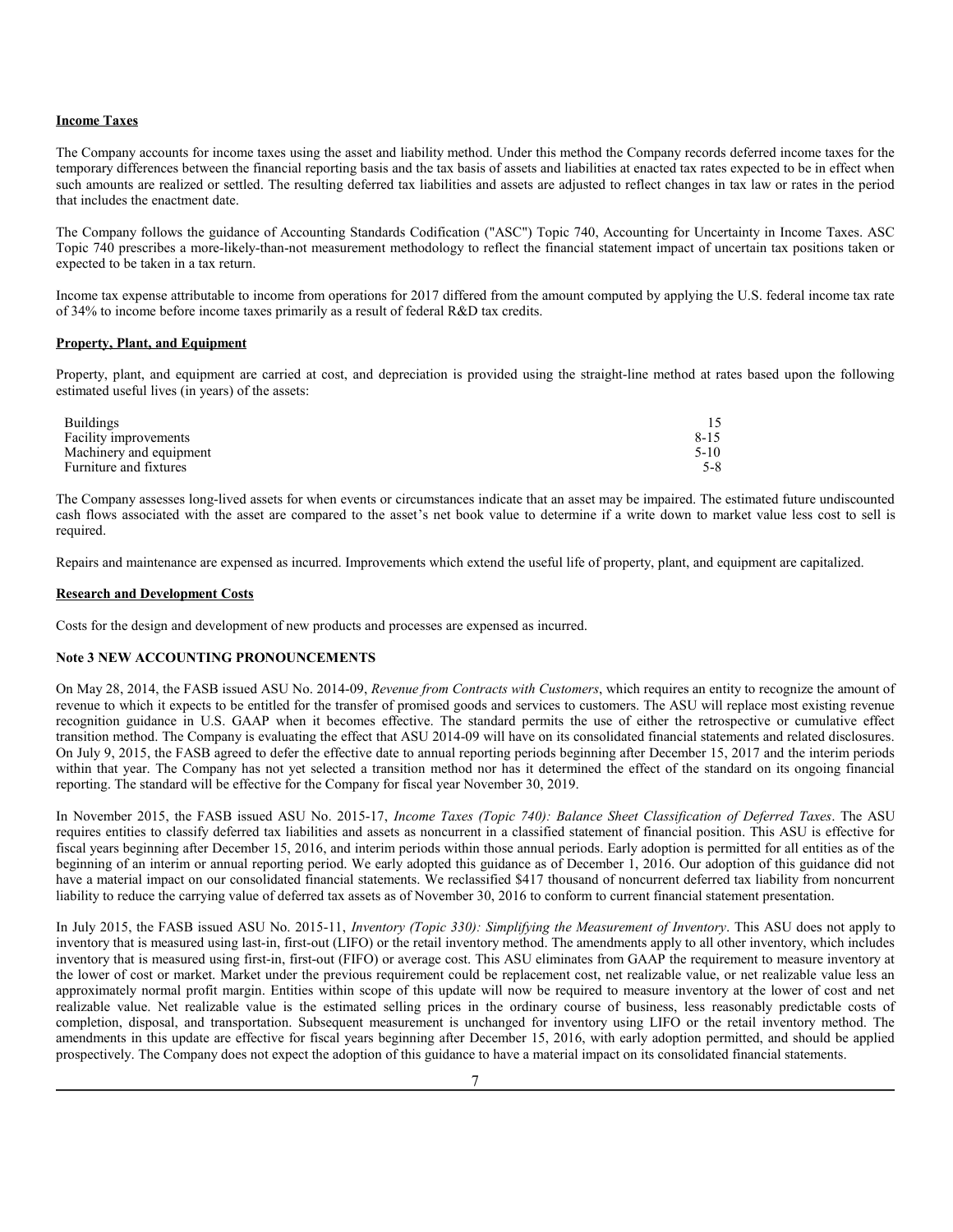In February 2016, the FASB issued Accounting Standards Update (ASU) 2016-02, Leases (Topic 842). Under the new standard, lessees will be required to recognize lease assets and liabilities for all leases, with certain exceptions, on their balance sheets. Public business entities are required to adopt the standard for reporting periods beginning after December 15, 2018. The Company does not expect the adoption of this guidance to have a material impact on its consolidated financial statements.

## **Note 4 FAIR VALUE MEASUREMENT**

The fair value of financial instruments such as cash and cash equivalents, short term investments, accounts receivable, and accounts payable approximate their carrying amount based on the short maturity of these instruments. There were no other financial assets and nonfinancial assets measured at fair value on a nonrecurring basis at August 26, 2017 and November 30, 2016.

# **Note 5 COMMITMENTS**

On April 23, 2016, the Company renewed the Loan Agreement with a Texas banking institution. The Loan Agreement provides for revolving credit loans, in amounts not to exceed a total principal balance of \$6,000,000. The Loan Agreement also contains financial covenants to maintain at all times including (i) minimum working capital of not less than \$4,000,000, (ii) a ratio of senior funded debt, minus the Company's balance sheet cash on hand to the extent in excess of \$2,000,000 to EBITDA of not more than 3.0 to 1.0, and (iii) a ratio of free cash flow to debt service of not less than 1.2 to 1.0. The Company has not, to date, drawn any amounts under the revolving line of credit and is currently in compliance with the financial covenants.

### **Note 6 EARNINGS PER COMMON SHARE**

Basic and diluted earnings per share are computed based upon the weighted average number of shares outstanding during the respective periods. Diluted earnings per share gives effect to all dilutive potential common shares. For the three and nine months ended August 26, 2017 and August 27, 2016, the Company had no dilutive potential common stock.

# **Note 7 SHAREHOLDERS' EQUITY**

On December 15, 2015, the Board of Directors of Micropac Industries, Inc. approved the payment of a special dividend of \$0.10 per share for shareholders of record as of January 12, 2016. The dividend was paid to shareholders on February 11, 2016.

On December 13, 2016, the Board of Directors of Micropac Industries, Inc. approved the payment of a special dividend of \$0.10 per share for shareholders of record as of January 10, 2017. The dividend was paid to shareholders on February 9, 2017.

### **Note 7 SUBSEQUENT EVENT**

On August 30, 2017, Micropac Industries, Inc., announced that the Company has purchased land in Garland, Texas for approximately \$1.4 million.

Micropac Industries, Inc. has been a long-standing business located in Garland, Texas for over 50 years and is located in three existing buildings. With the purchase of this tract of land, it is the intent of the Company to consolidate the three existing buildings into a new manufacturing center in the future.

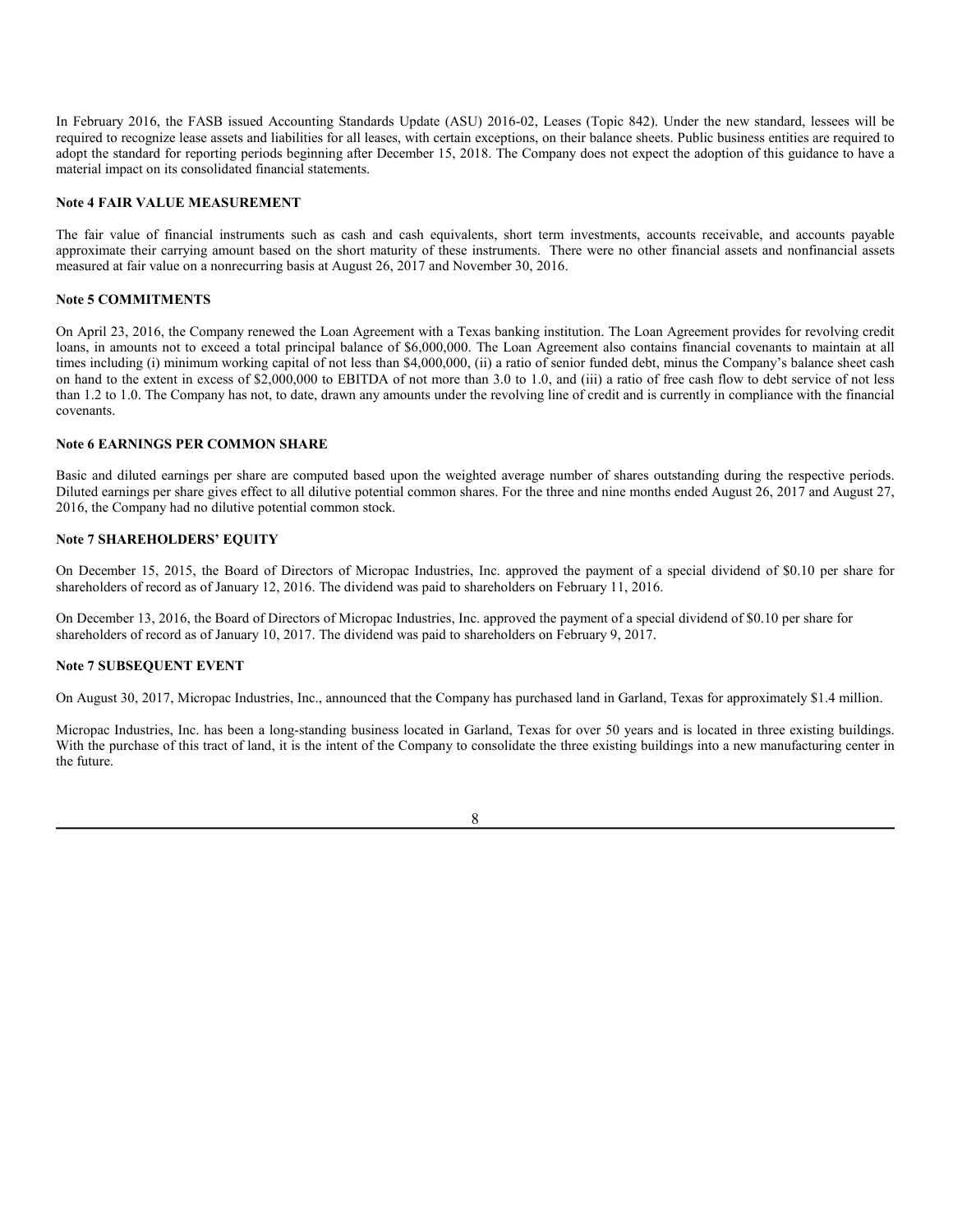#### **MICROPAC INDUSTRIES, INC.** (Unaudited)

### **ITEM 2. MANAGEMENT'S DISCUSSION AND ANALYSIS OF FINANCIAL CONDITION AND RESULTS OF OPERATIONS**

#### **Business**

Micropac Industries, Inc. (the "Company"), a Delaware corporation, manufactures and distributes various types of hybrid microelectronic circuits, solid state relays, power controllers, and optoelectronic components and assemblies. The Company's products are used as components in a broad range of military, space and industrial systems, including aircraft instrumentation and navigation systems, power supplies, electronic controls, computers, medical devices, and high-temperature (200° C) products. The Company's products are either custom (being application specific circuits designed and manufactured to meet the particular requirements of a single customer) or standard, proprietary components such as catalog items.

The Company's facilities are certified and qualified by Defense Logistics Agency (DLA) to MIL-PRF-38534 (class K-space level), MIL-PRF-19500 JANS (space level), and MIL-PRF-28750 (class K-space level) and is certified to ISO 9001-2002. Micropac is a NASA core supplier, and is registered to AS9100-Aerospace Industry standard for supplier certification. The Company has UL approval on the new isolated solid state industrial power controllers.

The Company's core technology is the packaging and interconnecting of miniature electronic components, utilizing thick film substrates, forming microelectronics circuits. Other technologies include light emitting and light sensitive materials and products, including light emitting diodes and silicon phototransistors used in the Company's optoelectronic components and assemblies

## **Results of Operations**

|                                                | Three months ended |           | Nine months ended |           |  |
|------------------------------------------------|--------------------|-----------|-------------------|-----------|--|
|                                                | 8/26/2017          | 8/27/2016 | 8/26/2017         | 8/27/2016 |  |
| <b>NET SALES</b>                               | 100.0%             | 100.0%    | 100.0%            | 100.0%    |  |
|                                                |                    |           |                   |           |  |
| <b>COST AND EXPENSES:</b>                      |                    |           |                   |           |  |
| Cost of Goods Sold                             | 62.6%              | 70.9%     | 62.7%             | 66.9%     |  |
| Research and development                       | 8.8%               | $9.4\%$   | $9.6\%$           | 6.9%      |  |
| Selling, general & administrative expenses     | 21.9%              | $25.5\%$  | $22.1\%$          | $23.3\%$  |  |
| Total cost and expenses                        | 93.3%              | 105.8%    | 94.4%             | 97.1%     |  |
|                                                |                    |           |                   |           |  |
| <b>OPERATING INCOME (LOSS) BEFORE INTEREST</b> | $6.7\%$            | $(5.8)\%$ | $5.6\%$           | 2.9%      |  |
| <b>AND INCOME TAXES</b>                        |                    |           |                   |           |  |
|                                                |                    |           |                   |           |  |
| Interest and other income                      | $0.6\%$            | $0.4\%$   | $0.2\%$           | $0.1\%$   |  |
|                                                |                    |           |                   |           |  |
| <b>INCOME (LOSS) BEFORE TAXES</b>              | 7.3%               | $(5.4)\%$ | 5.8%              | $3.0\%$   |  |
|                                                |                    |           |                   |           |  |
| Benefit (provision) for taxes                  | (.7)%              | $(1.7)\%$ | $.8\%$            | 1.0%      |  |
|                                                |                    |           |                   |           |  |
| <b>NET INCOME (LOSS)</b>                       | $8.0\%$            | $(3.7)\%$ | $5.0\%$           | $2.0\%$   |  |

Sales for the three and nine month periods ended August 26, 2017 totaled \$4,717,000 and \$13,591,000, respectively. Sales for the third quarter increased 24% or \$913,000 above sales for the same period of 2016, while sales for the first nine months of 2017 increased \$471,000 above the first nine months of 2016 with an increase in various power management products and a reduction in one custom sensor product. Sales were 10% in the commercial market, 65% in the military market, and 25% in the space market for the nine months ended August 26, 2017 compared to 16% in the commercial market, 56% in the military market, and 28% in the space market for the nine months ended August 27, 2016.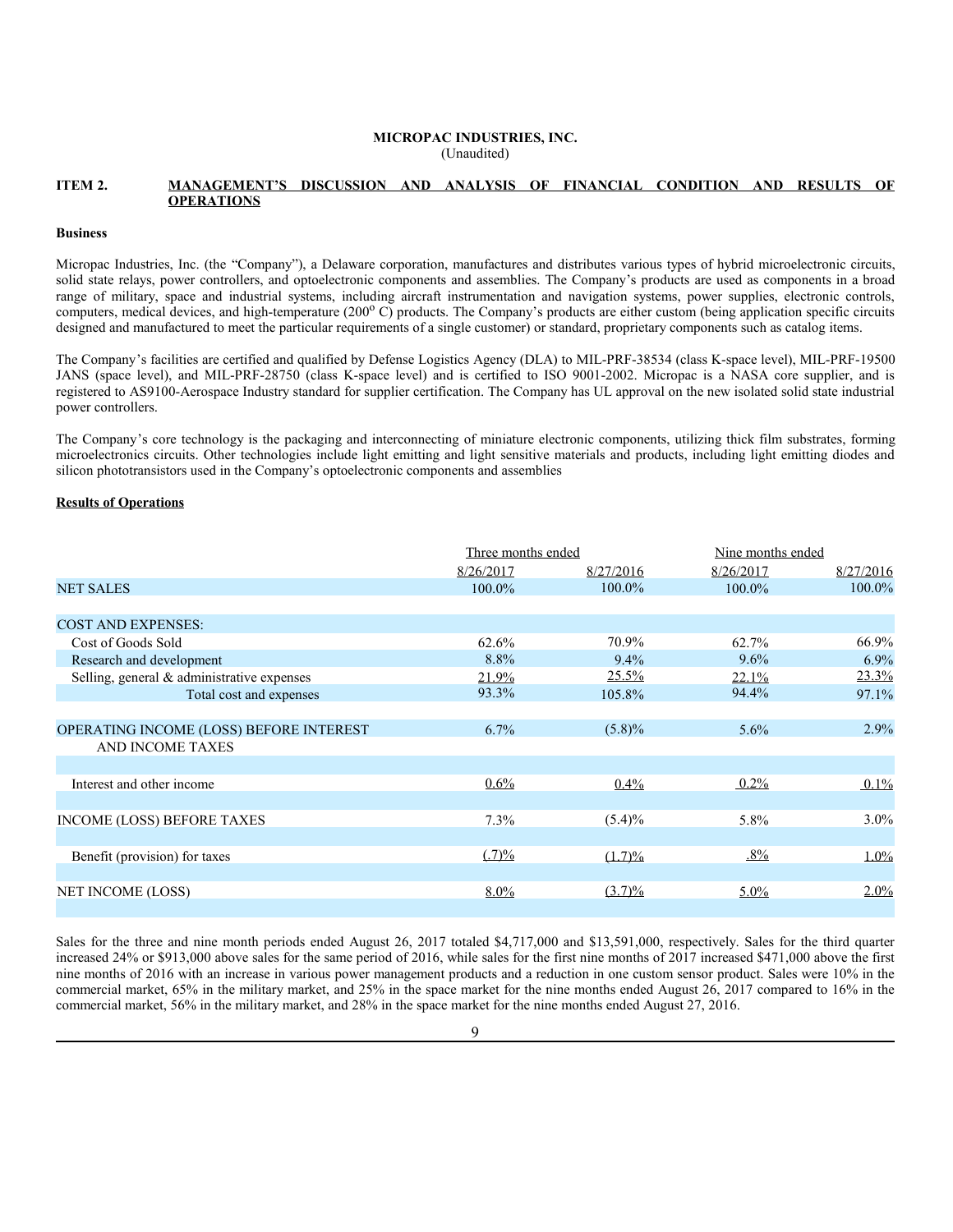Three customers accounted for 17%, 15% and 13% of the Company's sales for the three months ended August 26, 2017 and three customers accounted for 17%, 13% and 12% of the Company's sales for the nine months ended August 26, 2017, while one customer accounted for 15% of the Company's sales for the three months ended August 27, 2016, and two customers accounted for 20% and 12% of the Company's sales for the nine months ended August 27, 2016.

Cost of goods sold for the third quarters of 2017 and 2016 totaled 62.6% and 70.9% of net sales, respectively, while cost of goods sold for the nine months ended August 26, 2017 and August 27, 2016 totaled 62.7% and 66.9% of net sales, respectively. In actual dollars, cost of goods sold increased \$255,000 in the third quarter of 2017 compared to the same period of 2016. Year to date cost of goods sold decreased \$253,000 for the first nine months of 2017 as compared to the same periods in 2016. The decrease is associated with a reduction in non-recurring engineering cost supporting a customer funded project.

Research and development expense increased \$54,000 for the third quarter of 2017 versus 2016 and increased \$399,000 for the first nine months of 2017 compared to the same period of 2016. The increase in research and development expense is associated with an increase in internal development cost with a reduction in non-recurring engineering customer funded projects from 2016. The research and development expenditures were associated with continued development of several power management products, fiber optic transceivers and high voltage optocouplers. The Company will continue to invest in research and development of these products and other new opportunities.

Selling, general and administrative expense for the third quarter and first nine months of 2017 totaled 21.9% and 22.1% respectively of net sales compared to 25.5% and 23.3% for the same periods in 2016. In actual dollars, selling, general and administrative expense increased \$64,000 for the third quarter and decreased \$54,000 for the first nine months of 2017 compared to the same periods in 2016.

Provisions for taxes benefit decreased \$34,000 for the third quarter of 2017 and the provision for tax expense decreased \$18,000 for the first nine months of 2017 compared to the same period in 2016. The estimated effective tax rate was 14% for 2017 and 32% for 2016. During 2017, the Company had a Research and Development tax credit study performed for fiscal 2013, 2014, 2015, and 2016 by a third party with tax year 2012 and 2015 completed in the third quarter of 2017. The Company filed an amended tax return for 2012 reflecting a R&D tax credits of approximately \$77,000. In addition, the Company had a \$66,000 R&D tax credit on the tax return for 2015 (fiscal year 2016) filed in 2017.

Net income increased \$518,000 for the third quarter of 2017 versus 2016 and increased \$410,000 for the first nine months of 2017 compared to the same period of 2016.

### **Liquidity and Capital Resources**

Cash and cash equivalents totaled \$10,397,000 as of August 26, 2017 compared to \$10,012,000 on November 30, 2016, a increase of \$385,000. The increase in cash and cash equivalents is primarily attributable to a cash flow from operations of \$1,061,000 offset by the payment of a cash dividend of \$258,000 and the investment of \$228,000 in equipment and \$179,000 in a new ERP system.

The Company expects to continue to generate adequate amounts of cash to meet its liquidity needs from the sale of products and services and the collection thereof for at least the next twelve months.

The one year specific advance loan for acquisitions with an aggregate amount not to exceed \$7,500,000 in a single advance or in multiple advances was not renewed on April 22, 2017. The revolving credit loan in amounts not to exceed a total principal balance of \$6,000,000 was renewed on April 23, 2016 for a two year term.

#### **Outlook**

New orders for year-to-date 2017 totaled \$8,412,000 compared to \$11,961,000 for 2016. The decrease resulted from lower orders on various standard solid state relay products and a delay in one custom sensor order. The decrease was primarily due to the de-booking of one large international order for solid state power products. This order was originally booked in November 2015 for \$2,836,550. This order was removed from the backlog as a result of not receiving the down payment required to start the fabrication along with the uncertainties of the international market. As a result, no cost were incurred for this order.

Backlog totaled \$11,924,000 on August 26, 2017 compared to \$17,765,000 as of August 27, 2016 and \$17,102,000 on November 30, 2016. The backlog represents a good mix of the company's products and technologies with 17% in the commercial market, 54% in the military market, and 29% in the space market compared to 13% in the commercial market, 44% in the military market, and 43% in the space market on August 27, 2016.

10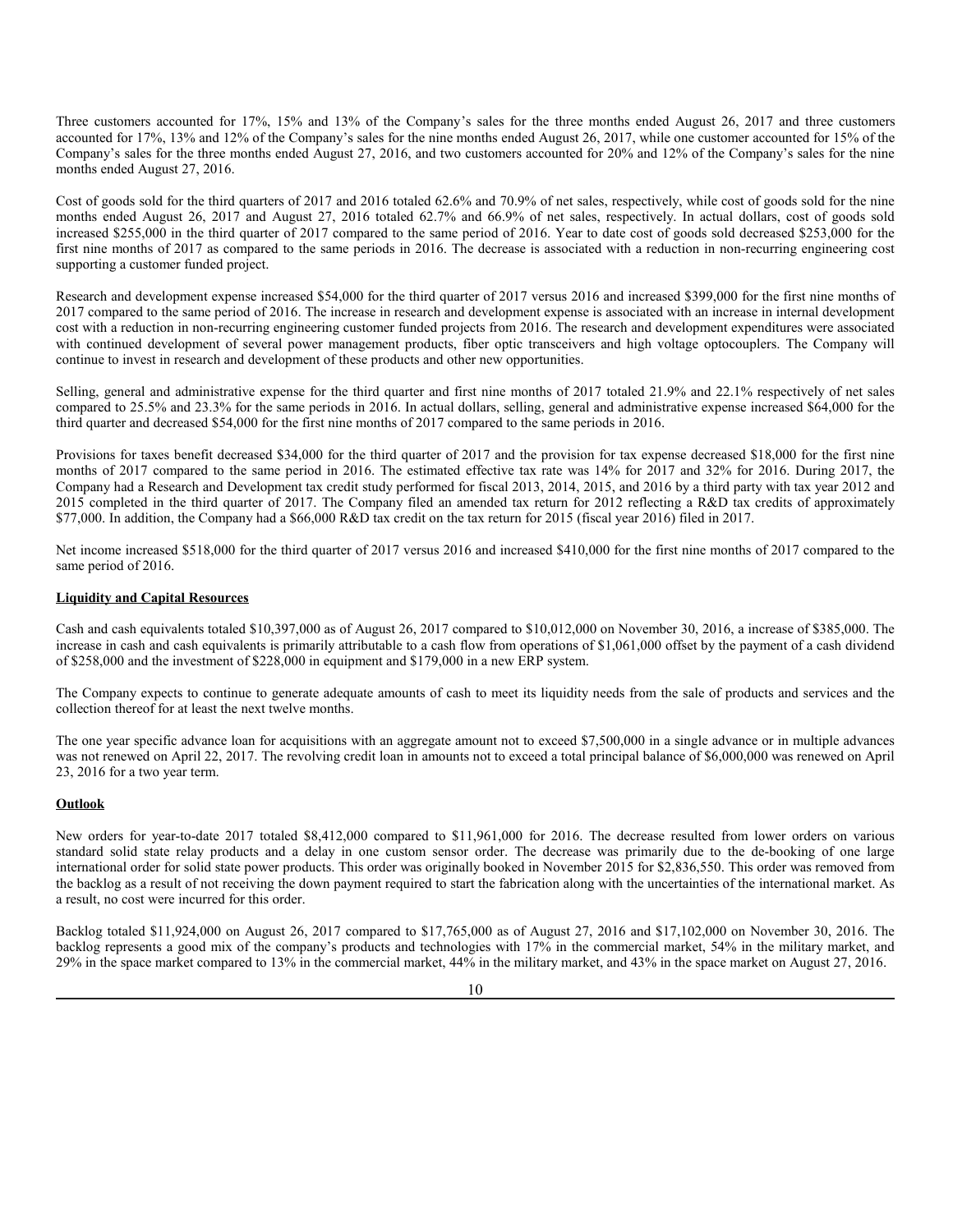The Company cannot assure that the results of operations for the interim period presented are indicative of total results for the entire year due to fluctuations in customer delivery schedules, or other factors over which the Company has no control.

### **Cautionary Statement**

This Form 10-Q contains forward-looking statements that are made pursuant to the safe harbor provisions of the Private Securities Litigation Reform Act of 1995. Actual results could differ materially. Investors are warned that forward-looking statements involve risks and unknown factors including, but not limited to, customer cancellation or rescheduling of orders, problems affecting delivery of vendor-supplied raw materials and components, unanticipated manufacturing problems and availability of direct labor resources.

The Company produces silicon phototransistors and light emitting diode die for use in certain military, standard and custom products. Fabrication efforts sometimes may not result in successful results, limiting the availability of these components. Competitors offer commercial level alternatives and our customers may purchase our competitors' products if the Company is not able to manufacture the products using these technologies to meet the customer demands. Approximately \$1,800,000 of the Company's backlog is dependent on these semiconductors.

The Company disclaims any responsibility to update the forward-looking statements contained herein, except as may be required by law.

## **ITEM 3. QUANTITATIVE AND QUALITATIVE DISCLOSURES ABOUT MARKET RISK**

Not applicable

## **ITEM 4. CONTROLS AND PROCEDURES**

(a) Evaluation of disclosure controls and procedures.

The Chief Executive Officer and Chief Financial Officer of the Company evaluated the Company's disclosure controls and procedures (as defined in Exchange Act Rule 13a-15) as of August 26, 2017 and, based on this evaluation, concluded that the Company's disclosure controls and procedures are functioning in an effective manner to ensure that the information required to be disclosed by the Company in the reports that it files or submits under the Exchange Act, is recorded, processed, summarized and reported, within the time periods specified in the SEC's rules and forms.

(b) Changes in internal controls.

There has been no change in the Company's internal control over financial reporting that has materially affected, or is reasonably likely to materially affect, the Company's internal control over financial reporting during the three month period ended August 26, 2017.